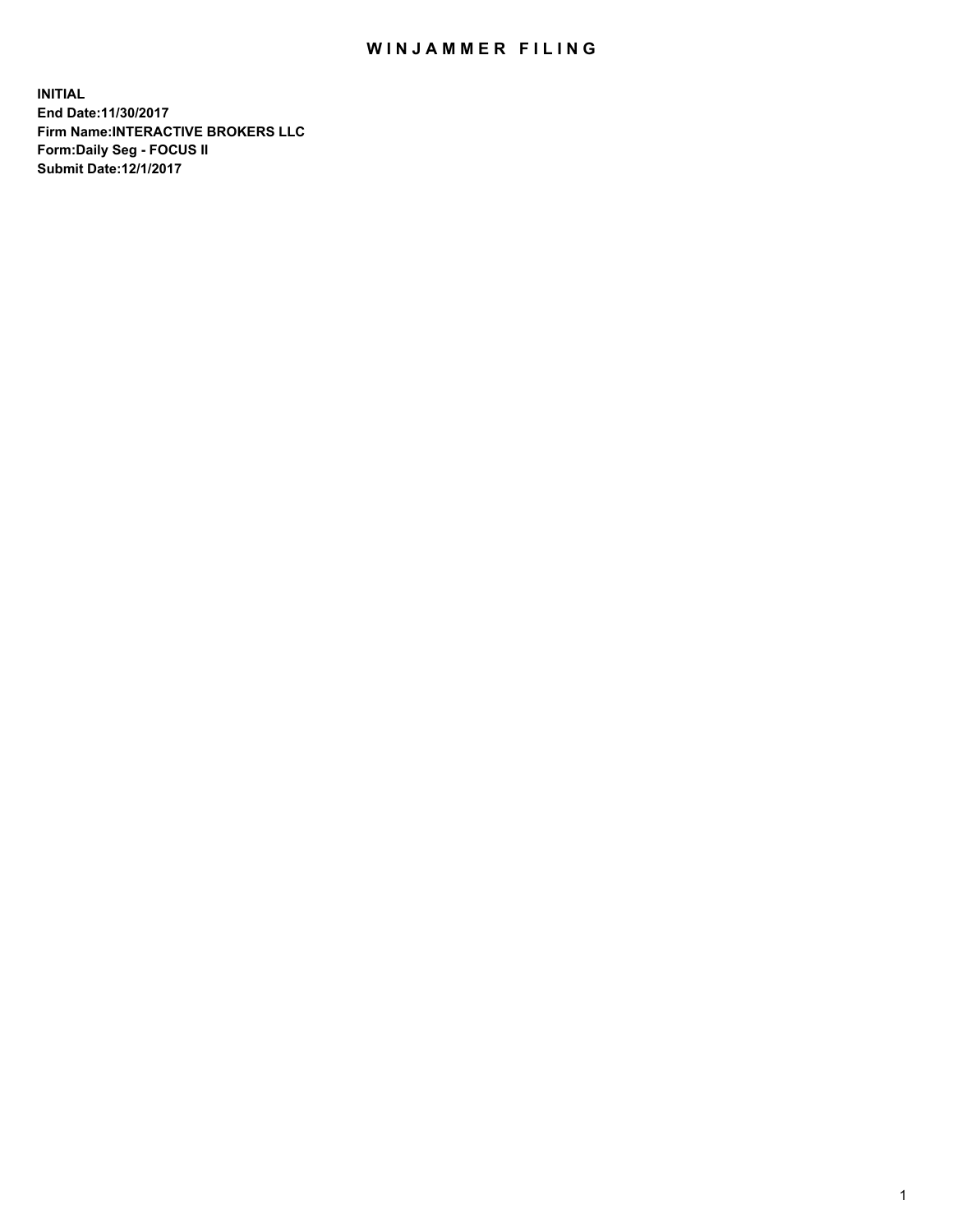## **INITIAL End Date:11/30/2017 Firm Name:INTERACTIVE BROKERS LLC Form:Daily Seg - FOCUS II Submit Date:12/1/2017 Daily Segregation - Cover Page**

| Name of Company<br><b>Contact Name</b><br><b>Contact Phone Number</b><br><b>Contact Email Address</b>                                                                                                                                                                                                                          | <b>INTERACTIVE BROKERS LLC</b><br><b>James Menicucci</b><br>203-618-8085<br>jmenicucci@interactivebrokers.c<br>om |
|--------------------------------------------------------------------------------------------------------------------------------------------------------------------------------------------------------------------------------------------------------------------------------------------------------------------------------|-------------------------------------------------------------------------------------------------------------------|
| FCM's Customer Segregated Funds Residual Interest Target (choose one):<br>a. Minimum dollar amount: ; or<br>b. Minimum percentage of customer segregated funds required:%; or<br>c. Dollar amount range between: and; or<br>d. Percentage range of customer segregated funds required between:% and%.                          | $\overline{\mathbf{0}}$<br>0<br>155,000,000 245,000,000<br>0 <sub>0</sub>                                         |
| FCM's Customer Secured Amount Funds Residual Interest Target (choose one):<br>a. Minimum dollar amount: ; or<br>b. Minimum percentage of customer secured funds required:%; or<br>c. Dollar amount range between: and; or<br>d. Percentage range of customer secured funds required between: % and %.                          | $\overline{\mathbf{0}}$<br>0<br>80,000,000 120,000,000<br>0 <sub>0</sub>                                          |
| FCM's Cleared Swaps Customer Collateral Residual Interest Target (choose one):<br>a. Minimum dollar amount: ; or<br>b. Minimum percentage of cleared swaps customer collateral required:% ; or<br>c. Dollar amount range between: and; or<br>d. Percentage range of cleared swaps customer collateral required between:% and%. | $\overline{\mathbf{0}}$<br>$\overline{\mathbf{0}}$<br>0 <sub>0</sub><br><u>00</u>                                 |

Attach supporting documents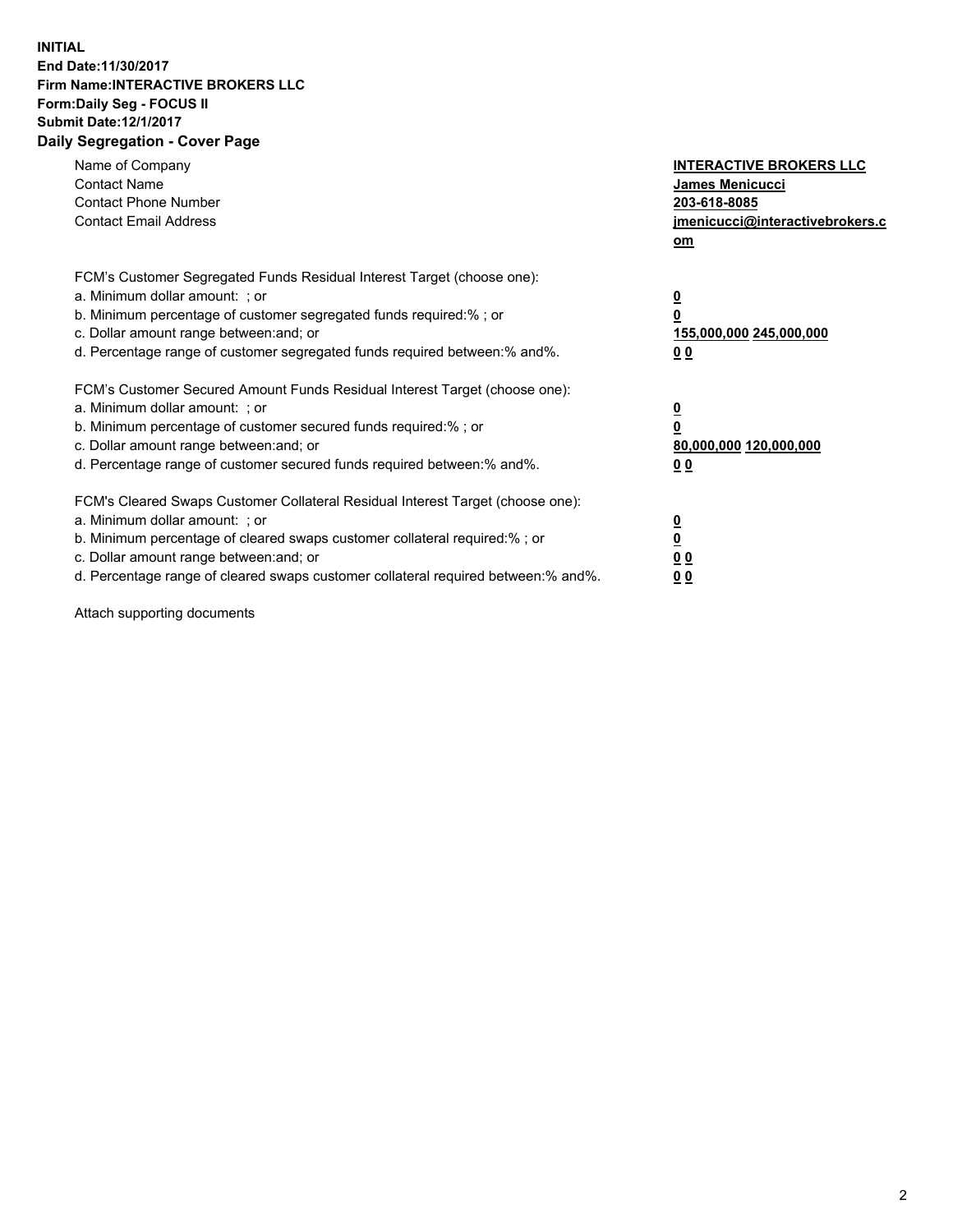## **INITIAL End Date:11/30/2017 Firm Name:INTERACTIVE BROKERS LLC Form:Daily Seg - FOCUS II Submit Date:12/1/2017 Daily Segregation - Secured Amounts**

|     | Daily Jegiegation - Jeculed Aniounts                                                                       |                                                |
|-----|------------------------------------------------------------------------------------------------------------|------------------------------------------------|
|     | Foreign Futures and Foreign Options Secured Amounts                                                        |                                                |
|     | Amount required to be set aside pursuant to law, rule or regulation of a foreign                           | $0$ [7305]                                     |
|     | government or a rule of a self-regulatory organization authorized thereunder                               |                                                |
| 1.  | Net ledger balance - Foreign Futures and Foreign Option Trading - All Customers                            |                                                |
|     | A. Cash                                                                                                    | 443,571,271 [7315]                             |
|     | B. Securities (at market)                                                                                  | $0$ [7317]                                     |
| 2.  | Net unrealized profit (loss) in open futures contracts traded on a foreign board of trade                  | 13,010,452 [7325]                              |
| 3.  | Exchange traded options                                                                                    |                                                |
|     | a. Market value of open option contracts purchased on a foreign board of trade                             | $9,122$ [7335]                                 |
|     | b. Market value of open contracts granted (sold) on a foreign board of trade                               | $-76,840$ [7337]                               |
| 4.  | Net equity (deficit) (add lines 1.2. and 3.)                                                               | 456,514,005 [7345]                             |
| 5.  | Account liquidating to a deficit and account with a debit balances - gross amount                          | 2,429 [7351]                                   |
|     | Less: amount offset by customer owned securities                                                           | 0 [7352] 2,429 [7354]                          |
| 6.  | Amount required to be set aside as the secured amount - Net Liquidating Equity                             | 456,516,434 [7355]                             |
|     | Method (add lines 4 and 5)                                                                                 |                                                |
| 7.  | Greater of amount required to be set aside pursuant to foreign jurisdiction (above) or line                | 456,516,434 [7360]                             |
|     | 6.                                                                                                         |                                                |
|     | FUNDS DEPOSITED IN SEPARATE REGULATION 30.7 ACCOUNTS                                                       |                                                |
| 1.  | Cash in banks                                                                                              |                                                |
|     | A. Banks located in the United States                                                                      | 18,274,359 [7500]                              |
|     | B. Other banks qualified under Regulation 30.7                                                             | 0 [7520] 18,274,359 [7530]                     |
| 2.  | Securities                                                                                                 |                                                |
|     | A. In safekeeping with banks located in the United States                                                  | 439,546,930 [7540]                             |
|     | B. In safekeeping with other banks qualified under Regulation 30.7                                         | 0 [7560] 439,546,930 [7570]                    |
| 3.  | Equities with registered futures commission merchants                                                      |                                                |
|     | A. Cash                                                                                                    | $0$ [7580]                                     |
|     | <b>B.</b> Securities                                                                                       | $0$ [7590]                                     |
|     | C. Unrealized gain (loss) on open futures contracts                                                        | $0$ [7600]                                     |
|     | D. Value of long option contracts                                                                          | $0$ [7610]                                     |
|     | E. Value of short option contracts                                                                         | 0 [7615] 0 [7620]                              |
| 4.  | Amounts held by clearing organizations of foreign boards of trade                                          |                                                |
|     | A. Cash                                                                                                    | $0$ [7640]                                     |
|     | <b>B.</b> Securities                                                                                       | $0$ [7650]                                     |
|     | C. Amount due to (from) clearing organization - daily variation                                            | $0$ [7660]                                     |
|     | D. Value of long option contracts                                                                          | $0$ [7670]                                     |
|     | E. Value of short option contracts                                                                         | 0 [7675] 0 [7680]                              |
| 5.  | Amounts held by members of foreign boards of trade                                                         |                                                |
|     | A. Cash                                                                                                    | 124,604,970 [7700]                             |
|     | <b>B.</b> Securities                                                                                       | $0$ [7710]                                     |
|     | C. Unrealized gain (loss) on open futures contracts                                                        | 1,929,473 [7720]                               |
|     | D. Value of long option contracts                                                                          | 9,122 [7730]                                   |
|     | E. Value of short option contracts                                                                         | <mark>-76,839</mark> [7735] 126,466,726 [7740] |
| 6.  | Amounts with other depositories designated by a foreign board of trade                                     | $0$ [7760]                                     |
| 7.  | Segregated funds on hand                                                                                   | $0$ [7765]                                     |
| 8.  | Total funds in separate section 30.7 accounts                                                              | 584,288,015 [7770]                             |
| 9.  | Excess (deficiency) Set Aside for Secured Amount (subtract line 7 Secured Statement<br>Page 1 from Line 8) | 127,771,581 [7380]                             |
| 10. | Management Target Amount for Excess funds in separate section 30.7 accounts                                | 80,000,000 [7780]                              |
| 11. | Excess (deficiency) funds in separate 30.7 accounts over (under) Management Target                         | 47,771,581 [7785]                              |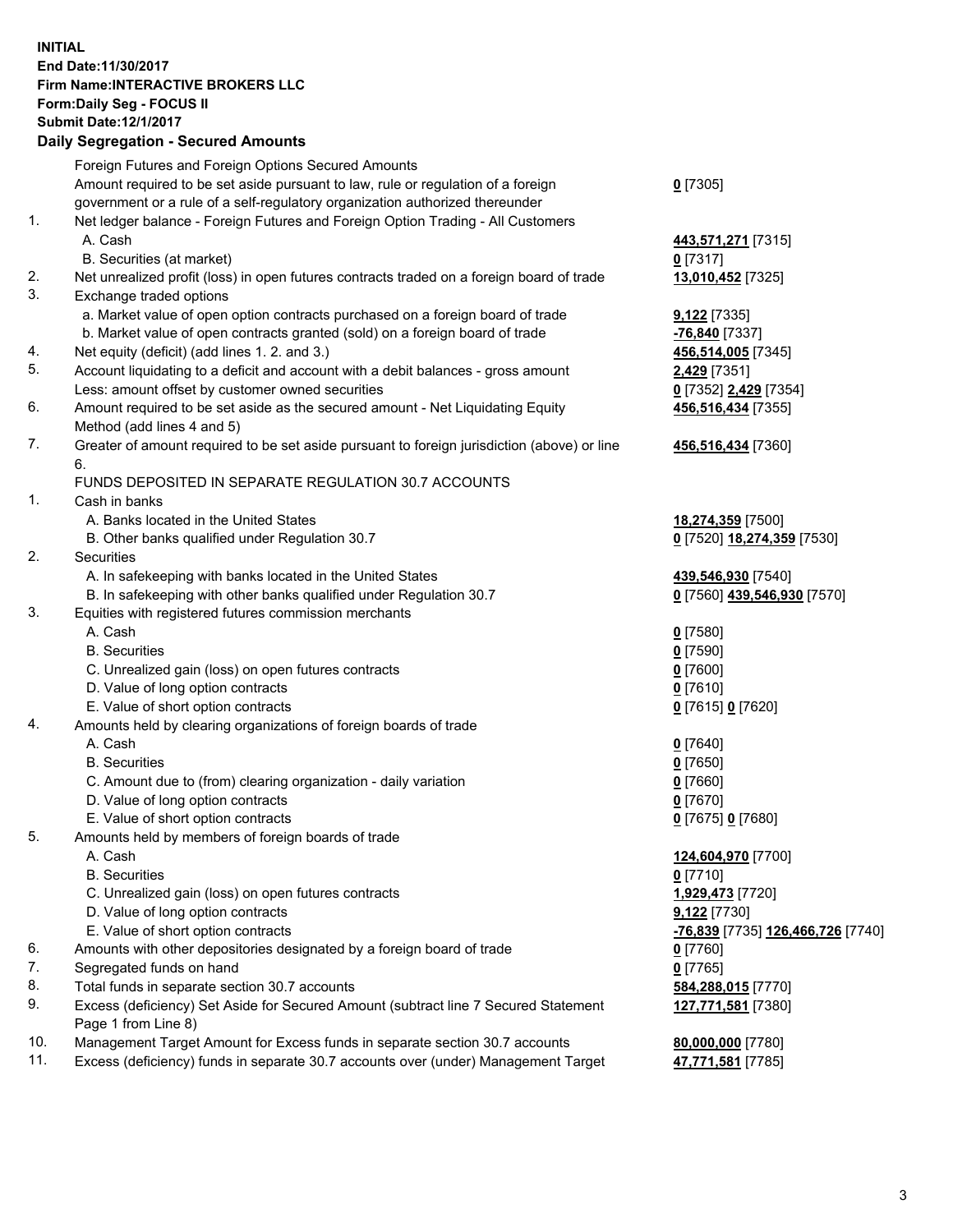**INITIAL End Date:11/30/2017 Firm Name:INTERACTIVE BROKERS LLC Form:Daily Seg - FOCUS II Submit Date:12/1/2017 Daily Segregation - Segregation Statement** SEGREGATION REQUIREMENTS(Section 4d(2) of the CEAct) 1. Net ledger balance A. Cash **4,855,375,044** [7010] B. Securities (at market) **0** [7020] 2. Net unrealized profit (loss) in open futures contracts traded on a contract market **-192,098,892** [7030] 3. Exchange traded options A. Add market value of open option contracts purchased on a contract market **143,467,329** [7032] B. Deduct market value of open option contracts granted (sold) on a contract market **-271,540,930** [7033] 4. Net equity (deficit) (add lines 1, 2 and 3) **4,535,202,551** [7040] 5. Accounts liquidating to a deficit and accounts with debit balances - gross amount **205,954** [7045] Less: amount offset by customer securities **0** [7047] **205,954** [7050] 6. Amount required to be segregated (add lines 4 and 5) **4,535,408,505** [7060] FUNDS IN SEGREGATED ACCOUNTS 7. Deposited in segregated funds bank accounts A. Cash **795,002,183** [7070] B. Securities representing investments of customers' funds (at market) **2,706,571,750** [7080] C. Securities held for particular customers or option customers in lieu of cash (at market) **0** [7090] 8. Margins on deposit with derivatives clearing organizations of contract markets A. Cash **23,610,146** [7100] B. Securities representing investments of customers' funds (at market) **1,373,085,513** [7110] C. Securities held for particular customers or option customers in lieu of cash (at market) **0** [7120] 9. Net settlement from (to) derivatives clearing organizations of contract markets **-27,519,763** [7130] 10. Exchange traded options A. Value of open long option contracts **143,612,778** [7132] B. Value of open short option contracts **-271,684,559** [7133] 11. Net equities with other FCMs A. Net liquidating equity **0** [7140] B. Securities representing investments of customers' funds (at market) **0** [7160] C. Securities held for particular customers or option customers in lieu of cash (at market) **0** [7170] 12. Segregated funds on hand **0** [7150] 13. Total amount in segregation (add lines 7 through 12) **4,742,678,048** [7180] 14. Excess (deficiency) funds in segregation (subtract line 6 from line 13) **207,269,543** [7190] 15. Management Target Amount for Excess funds in segregation **155,000,000** [7194] **52,269,543** [7198]

16. Excess (deficiency) funds in segregation over (under) Management Target Amount Excess

4